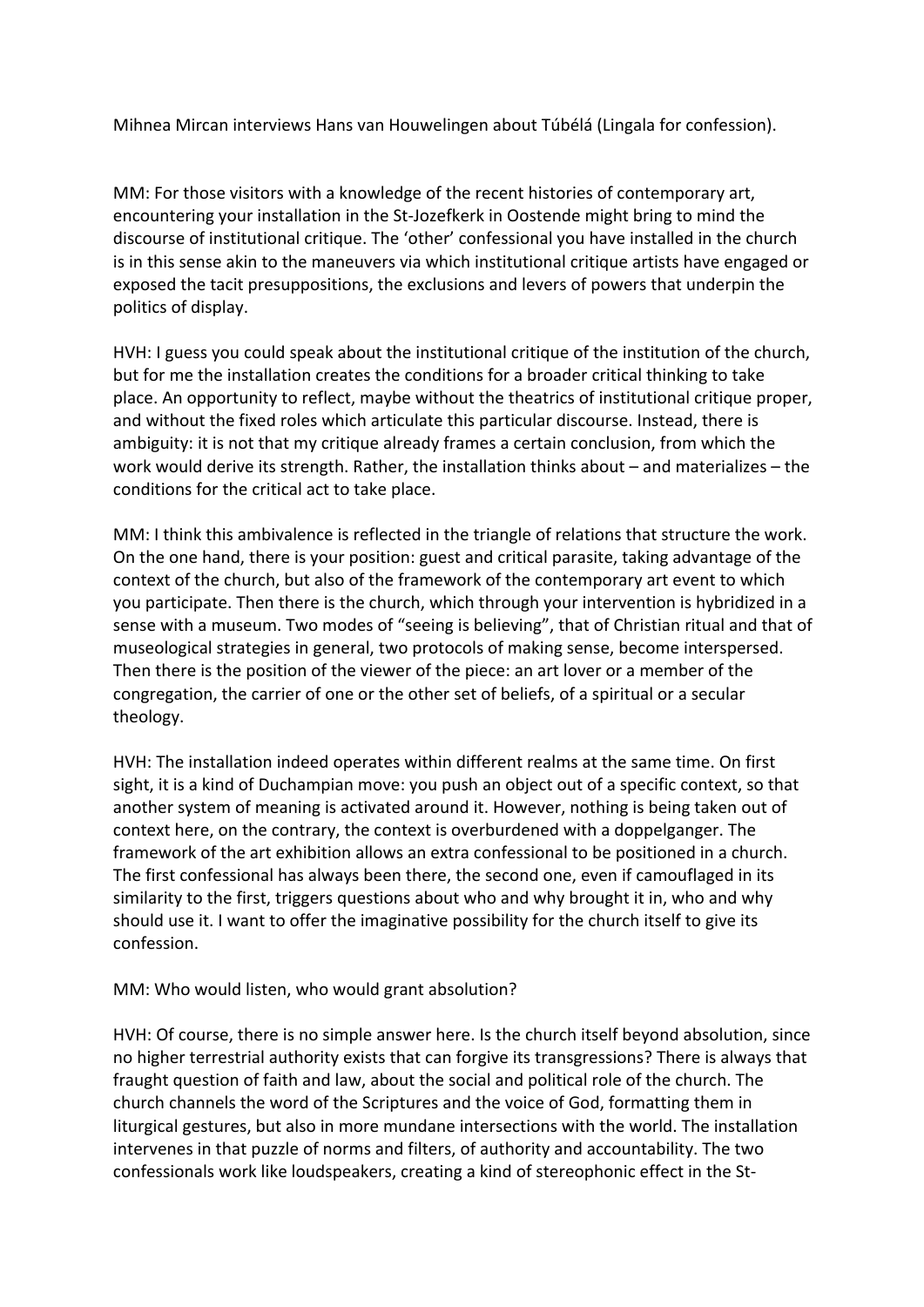Jozefkerk, where 'truth' is recomposed in the overlap of different narratives. It is a play of resonances, echoing the history of this church being built by King Leopold's own profits from the Congo, reverberating with the other histories of the city of Oostende, among which the king's colonial project is of high significance. Above all I want to trigger those thoughts: neither to gear them to a single conclusion, nor to frame them within one ideology.

MM: The doubling of the confessional, which suggests a different form of listening and expiation, extends into the striking juxtaposition of two figures placed in the two chambers: Christ as a child, holding the globe, and the sculpture of the monkey. On the backside of the object, gigantic fossils are installed. There is a strong sense of these figures being part of an interlocution, listening to each other's confessions through a hatch in time. To focus on these figurative components of the installation, can you speak about the sculptures visible frontally in the confessional?

HVH: The two sculptures are placed to the sides of an empty central position. The cubicle in the middle, which is vacant, is reserved for the receiver of the confessions. What can be heard from this position is first the story told by the black monkey, of course to do with colonial Congo. The right hand reaching out was damaged, but in conjunction with the physical integrity of figure in the other cubicle, it feels like a mutilated hand. Cutting off hands was a standard practice of the Belgian colonists. From the other cubicle that same story can be heard, told in other words by the white Christ child. The voice of Christianity as a force of world domination, as an ideology of charity but also as alibi for unspeakable brutality and suffering, becomes audible in the installation, in spite of the material modesty of these two 18<sup>th</sup> century sculptures.

In its beginning, the Belgian colonial project was communicated as a fair-trade endeavor, where civilization and prosperity were exported in exchange for goods, mainly rubber. But this transaction turned out – under the eyes of tradesmen, missionaries and other observers, some of them armed with the 'kodak' whose invention Mark Twain's Leopold deplores – to rely on fostering conflict to destabilize the colonized areas and on extreme violence to reach its economic goals. I wonder what could have gone through the mind of a missionary, torn between these realities and the allegiance to the powers in whose name those acts were perpetrated. The confessional is a space for communicating those soulcrushing dilemmas. The monkey and the Christ child are looking from two perspectives at the same story.

MM: An anamorphic effect appears between the two sculptures, as they are the extremities of humanity's image of itself: Darwinian evolution and Christian transcendence, an infraand a supra-humanity. Historically, in its rejection of evolutionary theory, the church's role has been to 'suppress the monkey'. While misreading Darwin has also foregrounded the racial framing of 'others' as primitive, close to an ape-like stage. This sculpture of a monkey can be taken as the locus of superposed forms of violence, its deterioration the material equivalent of violence.

HVH: That was my intention, to present the simultaneity of those movements around different representations of the human, and embed them into one contemporaneous